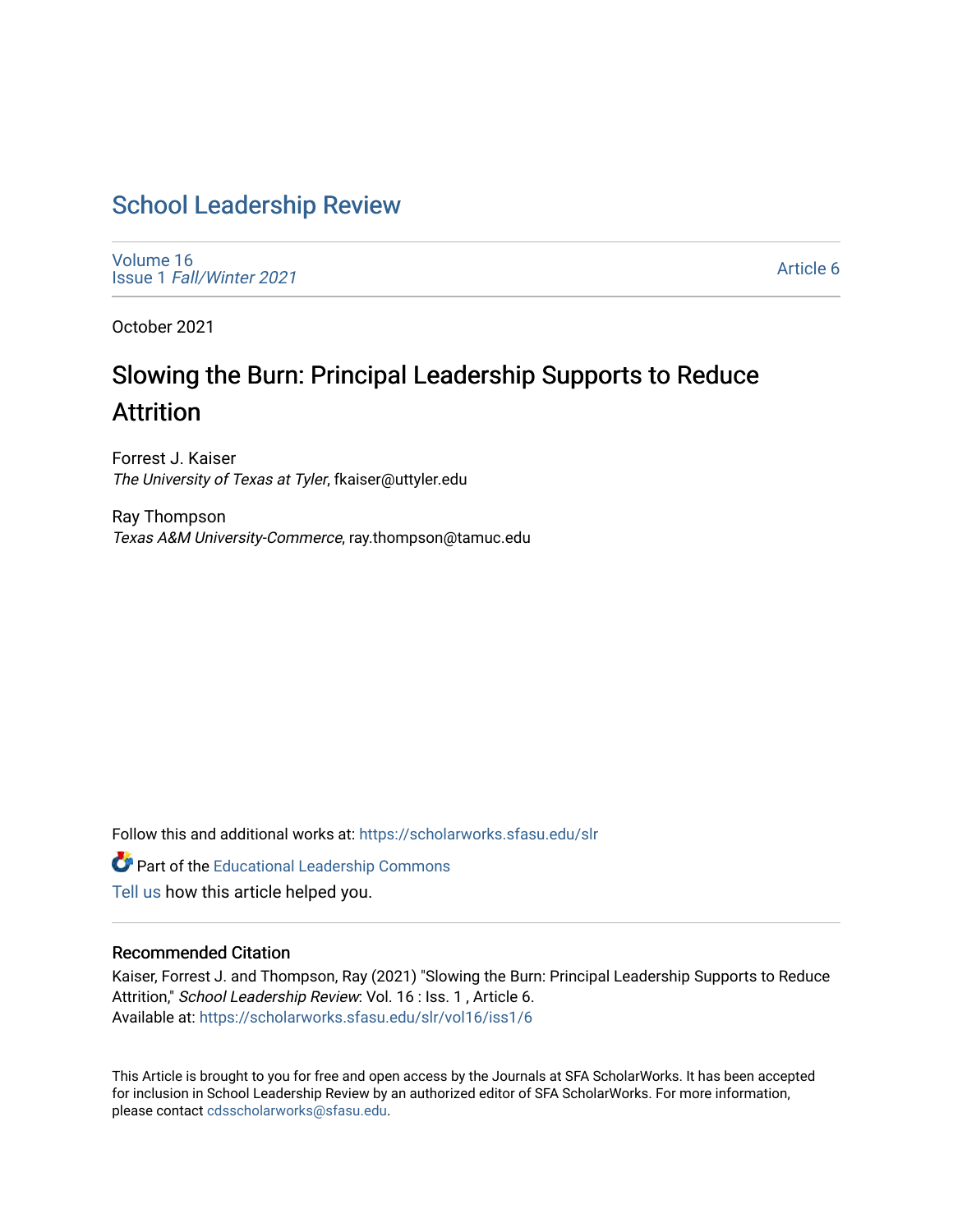# PRINCIPAL LEADERSHIP SUPPORTS TO REDUCE ATTRITION Kaiser and Thompson: Principal Leadership Supports to Reduce Attrition

#### **Slowing the Burn: Principal Leadership Supports to Reduce Attrition**

Growing student populations are placing a strain on schools seeking to hire and retain high-quality teachers (Sutcher, et al., 2016). School reform and accountability policies have negatively impacted teacher recruitment and retention by increasing the level of responsibility placed on classroom teachers for student success (Ingersoll, et al., 2016). In light of a global pandemic, school leaders are now facing new challenges in supporting teacher well-being and retention (Leithwood, et al., 2020). Increased professional isolation due to COVID-19 remote learning is reducing the positive impact of social support on mediating stress (Salas, 2020; UNESCO, 2020). Additionally, Carver-Thomas and Darling-Hammond (2017) note that fewer new candidates are entering the profession, representing a significant issue for schools, communities, and policymakers.

The purpose of this study is to share the individual stories of how principals perceive and manage the factors that influence teacher stress, burnout, and attrition. The research was guided by the following question: What beliefs, contexts, and experiences shape principals' perceptions of their role in buffering teacher stress, burnout, and attrition? Within this, the researcher sought to narratively describe the factors that principals perceive as having the greatest influence on teacher attrition and how these school leaders approach fostering teacher efficacy and job satisfaction.

Prior studies have shown that principals are able to provide supports that reduce teacher stress and burnout, but few have looked specifically at how campus leaders gauge teacher need and designate interventions to reduce the factors that lead to attrition. Exploring factors that support retention may be complex, as different factors may hold greater importance to each individual (Skaalvik & Skaalvik, 2011). In their research on teacher job satisfaction, McCarthy, et al. (2014) shared a need for further research on how principals may best provide differentiated supports based on individual levels of teacher experience and expertise. They note that research into the individual factors that support reductions in stress and burnout could lead to positive changes in the work environment.

#### **Theoretical Framework**

This study is grounded in Lazarus and Folkman's (1984) transactional model of stress and coping. In this model, stress reactions occur when an individual perceives they are unable to manage the specific demands of a task or situation. In the absence of adequate resources to buffer the response, these demands will develop as stressors. This theory formed the framework for Lambert, et al. (2009) who explored the impact of campus supports on teacher job demands such as administrative duties, access to instructional materials, student behavior management, and diverse learning needs. A related framework was outlined by Demerouti, et al. (2001) in their Job Demands–Resources model where buffering resources counter stress and operate through organizational or social means.

According to Boyd, et al. (2011) teacher perceptions of principal quality is one of the strongest common predictors for individual teacher retention decisions when other school and individual factors are controlled. Principals support retention through systematic means including resource allocation, safe environments, clear organizational goals, and allotting adequate time for professional learning and collegial relationships. Walker and Slear (2011) share that effective principals are able to discern the most appropriate supports based on teacher experience, perceived competence, and expertise.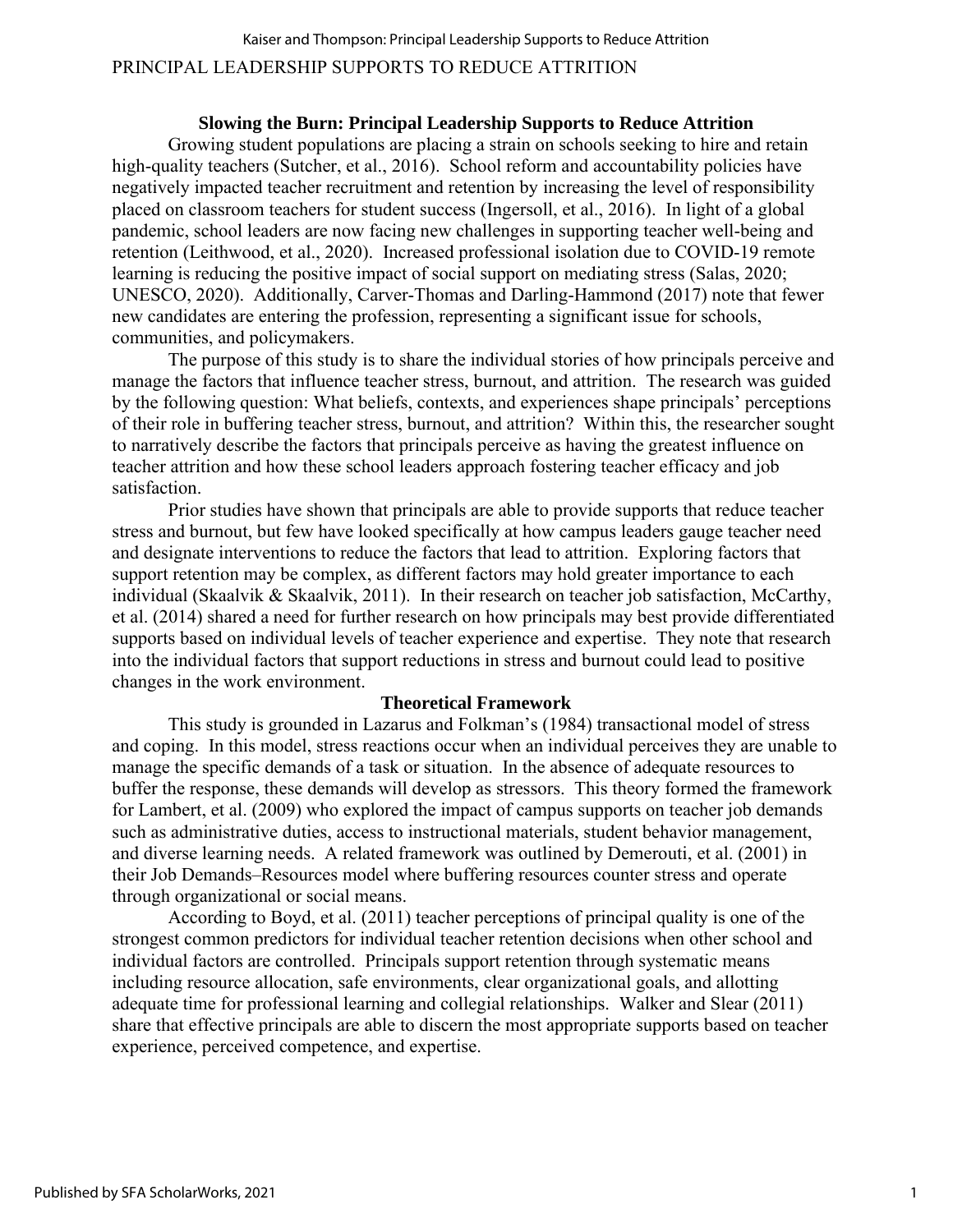#### School Leadership Review, Vol. 16, Iss. 1 [2021], Art. 6

#### PRINCIPAL LEADERSHIP SUPPORTS TO REDUCE ATTRITION

#### **Principal Leadership Behaviors**

Research on principal leadership behaviors confirms that effective principals can encourage a positive school culture by providing supportive resources that buffer the stressor effect of job demands (Boyd, et al., 2011; Manna, 2015; Price, 2012; Tickle, et al., 2011; Walker & Slear, 2011). Perceived quality of working conditions can play a more significant role in teachers' job satisfaction and decisions to leave than school demographics, student achievement, or salary (Kraft, et al., 2016; McCarthy, et al., 2010; Sutcher, et al., 2016).

Teachers who hold a positive view of leadership quality often feel better resourced, experience higher levels of job satisfaction, and are more suited to meet the requirements of job demands (Lambersky, 2016; Burkhauser, 2017). Similarly, positive perceptions of leadership may also contribute to reduced attrition (Urick, 2016). Recent research literature confirms the finding that principals can impact teacher perceptions of the work environment through supportive leadership behaviors (Fernet, et al., 2015; Shaw & Newton, 2014; Tschannen-Moran & Gareis, 2015). Supportive leadership behaviors are defined as leadership actions centered on employee's needs, concerns, and wellbeing that provide social-emotional support in the workplace (Cohen & Wills 1985; House, 1981). In the school setting, teachers who feel more ownership and empowerment feel less impacted by job demands and hold greater job satisfaction (Lee & Nie, 2014).

When principals understand the specific job demands that cause stress and burnout, they can provide buffering resources to help shape positive teacher perceptions of the work environment (Burkhauser, 2017). Unfortunately, principals often perceive their leadership behaviors to be more effective than their staff. Goff, et al. (2014) observed significant gaps in perception due to the different ways principals and teachers interpret leadership processes. When alignment in perception is high, Hammonds (2017) noted that principals are better able to assess teacher needs and buffer job demands by improving working conditions. Similarly, Jacobsen and Andersen (2015) shared the importance of principal self-awareness and alignment as teacher perceptions of leadership had a greater impact on school performance than principal perceptions. Research by Urick and Bowers (2014) supported this claim, as principals were found to shape their leadership approach primarily by school context rather than individual teacher need.

#### **Demands, Resources, and Trust**

The decision to remain in the classroom represents a complex interaction between job resources and the stressors that come from job demands (Demerouti & Bakker, 2011; McCormick & Barnett, 2011). While contextual factors play a part in an individual's choice to remain in the classroom, it is rarely a single experience that leads to a decision to leave. Persistent levels of stress due to job demands have been shown as a significant predictor of teacher burnout (Fisher, 2011; Sass, et al., 2011). School closures due to the COVID-19 pandemic have created further instability by blurring the lines of teacher responsibility (UNESCO, 2020). In the absence of supportive resources, the stressors job demands hold a greater effect and may ultimately lead to attrition (Fernet, et al., 2012; Ingersoll & May, 2012; Skaalvik & Skaalvik, 2017).

When job resources are plentiful, stress related to job demands may be greatly reduced (Demerouti & Bakker, 2011; Hakanen, et al., 2006). These resources provide a buffering effect on job demands that cause work stressors that lead to burnout and attrition (Alarcon, 2011; Crawford, et al., 2010; Van Droogenbroeck & Spruyt, 2016). Recent research has outlined that environmental factors including working conditions, efficacy, autonomy, collegiality,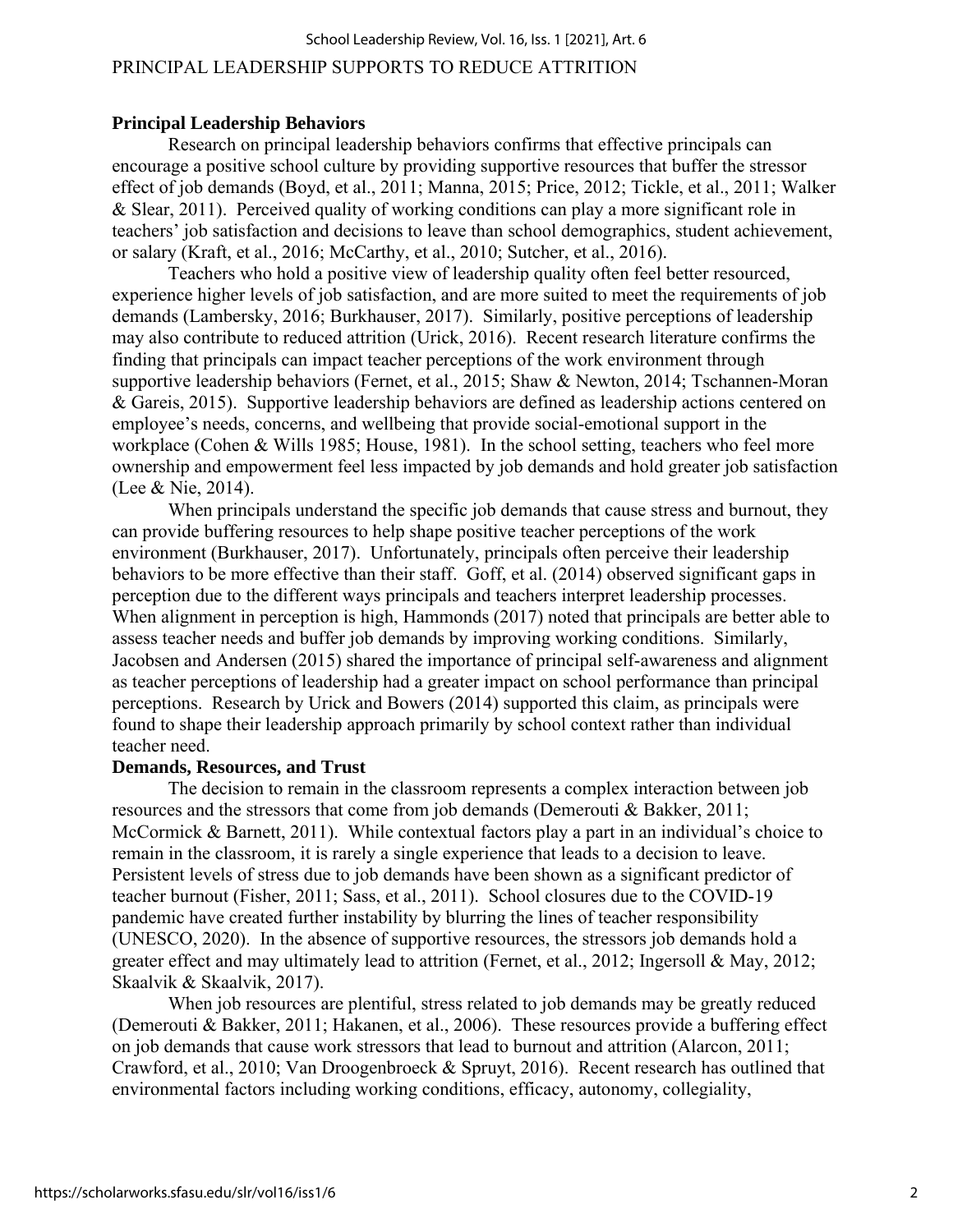accountability, and leadership play an important part in how teachers perceive the job-related stress (Hughes, et al., 2014; O'Brennan, et al., 2017; Rumschlag, 2017; Ryan, et al., 2017; Thibodeaux, et al., 2015). In these studies, principals were noted as playing a significant role in fostering positive working environments that supported retention.

Teachers often look to their principals for encouragement, respect, and resources for professional growth (Boyd, et al., 2011). According to Handford and Leithwood (2013), teachers' perceptions of principal trustworthiness, openness, and competence play an important part in how they view their work and environment. Building trust involves presence, accessibility, support, and recognition. Aligning principal and teacher perceptions of leadership may be important. Urick (2016) noted that attrition is significantly lower in schools where both perceive high levels of involvement and collegiality. Tschannen-Moran and Gareis (2015) reported that teachers had high levels of trust in principals they perceived as approachable, collaborative, and present in the instructional program. The researchers also noted that as teachers build trust in the principal, they also perceived their colleagues to be more collegial, committed, and proficient.

#### **Methods**

Principals play a significant part in supporting teachers' decisions to remain in the classroom (Boyd, et al., 2011; Hughes, et al., 2014). In the present study, narrative inquiry allowed the researcher to explore and describe principal perceptions of teacher stress and burnout through participant's own stories. Using a series of semi-structured, in-depth interviews, the researcher acted as the primary instrument in this study. The interview protocol was developed to provide a consistent initial interview structure while allowing ample space for depth in participant experiences.

# **Sample Selection**

For this study, the researcher selected an urban Texas district with a diverse student population. Teacher attrition for this district was higher than both the state and regional averages and close proximity to smaller districts offered insight the urgency of the issue to district principals. A purposive sampling technique was implemented to provide a non-random selection of participants with extensive experience as campus leaders. Potential candidates were required to have a minimum of five years principal experience with at least two at their current campus. To create a representative sample of the district, the researcher included three elementary campuses, one middle school, and one high school campus of 26 possible schools.

# **Data Gathering and Analysis**

Josselson (2013) shares that narrative researchers should use the interview process to invite participants to create meaningful descriptions of their lived experiences. A series of narrative in-depth interviews lasting approximately 45 to 90 minutes provided the primary data for the field texts. During the interview process, the researcher listened to participant statements and created notes of the emergent themes. Further participant data were collected during followup sessions following the initial analysis of participant transcripts. Archival school data provided additional context for the participants' narratives. Data sources included state and federal reports, campus websites, and social media pages.

Using the field texts, archival data, and researcher notes, interim research texts were developed for each participant. Participant quotes and narratives were placed into a matrix to delineate longitudinal connections and relationships (Whiffin, et al., 2014). These narrative episodes were then reorganized into a chronological timeline that served as a basis for participant profiles. Once these initial participant narratives were written, the researcher sent a copy to each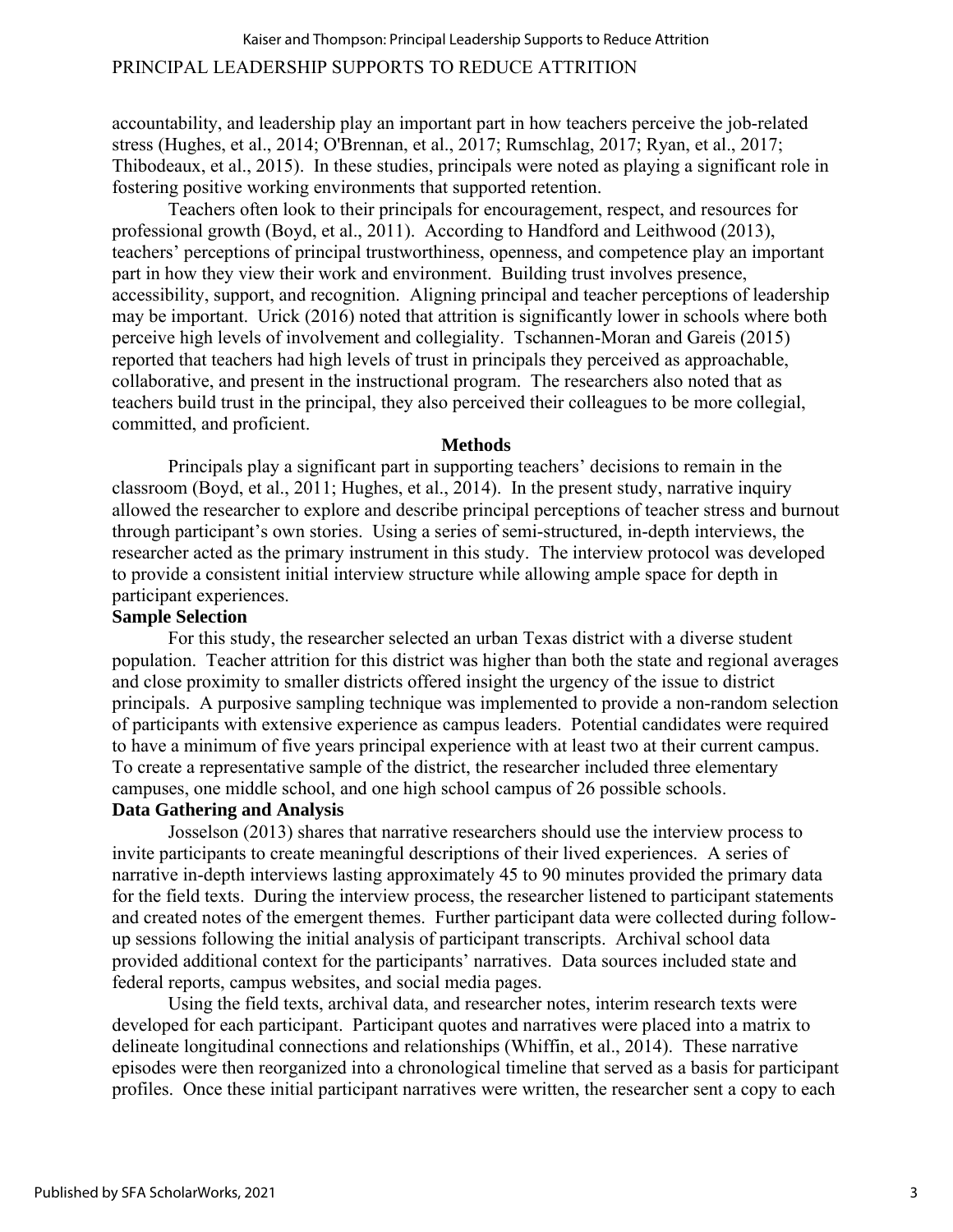participant and held a follow-up conference to further clarify and edit the narrative. This process continued until both the researcher and participant considered the narrative to appropriately describe the experience.

#### **Results**

The individual narratives revealed how each principal's experiences shaped their perspectives on supporting teacher retention. From these stories, a cross-case narrative was developed to identify common themes which included sources of teacher stress, supportive resources, and the personal impact of campus leadership on teachers' career decisions. **Sources of Teacher Stress**

Common stress factors mirrored prior research and included workload, student discipline, and accountability (Hughes, 2012; Ingersoll, et al, 2016; Sutcher, et al., 2016; Van Droogenbroeck, et al., 2014). Workload stress involved pressure to complete job demands within a limited timeframe. Teachers often felt they had insufficient time to complete noninstructional activities such as documentation for special programs, parent contacts, or other administrative tasks. For others, poor organization or classroom routines reduced time for planning and preparation. Shifting student populations added complexity to the issue as teachers worked to design and document more individualized lessons.

Stress due to student discipline was a commonly noted concern as principals felt they needed to balance supporting their teachers with ensuring consistency in practice. Discipline was viewed as a significant source of stress as student behavior directly impacted instruction and the classroom environment. Student discipline also contributed to teachers' feelings of instructional effectiveness and safety as larger behavior incidents distracted from the learning of every student.

The third common stress factor was accountability. At its most fundamental level, accountability represents a systemic process for school and classroom-level evaluation and comparison using standardized measures of student performance (Loeb & Figlio, 2011). Teachers at two of the schools had already experienced sanctions from the state, while others felt pressure to continually increase student performance. Principals shared that increasingly rigorous academic standards contributed to a sense of professional failure among the faculty. A secondary effect was a reduction in collaboration and cohesiveness among teachers as competition increased. Professional isolation impacted new or struggling teachers the most as they were less able to balance job demands with life outside work.

#### **Supportive Resources**

Common teacher supports included collaborative relationships, professional autonomy, and peer mentorship. Relational supports are noted in the literature as contributing to increased organizational ownership (Collie, et al., 2012; Hughes, et al., 2014; Thibodeaux, et al., 2015). Each principal shared the importance of relationships when looking to support teacher retention. In terms of supervisory relationships, principals found time spent being visible and present helped create a bridge to more open and honest conversations. When teachers felt trust in their supervisors, they became more open to sharing their needs and concerns. Collaborative peer relationships were also found to reduce stress by enhancing a sense of belonging and advocacy. Teachers who routinely participated in professional conversations with others exhibited a greater feeling of shared responsibility and peer accountability.

Professional collaboration was strengthened by autonomy. As principals released control, they noted teachers worked more to solve problems together. Teachers also felt they had a greater influence on their personal responsibilities. As teams took more shared responsibility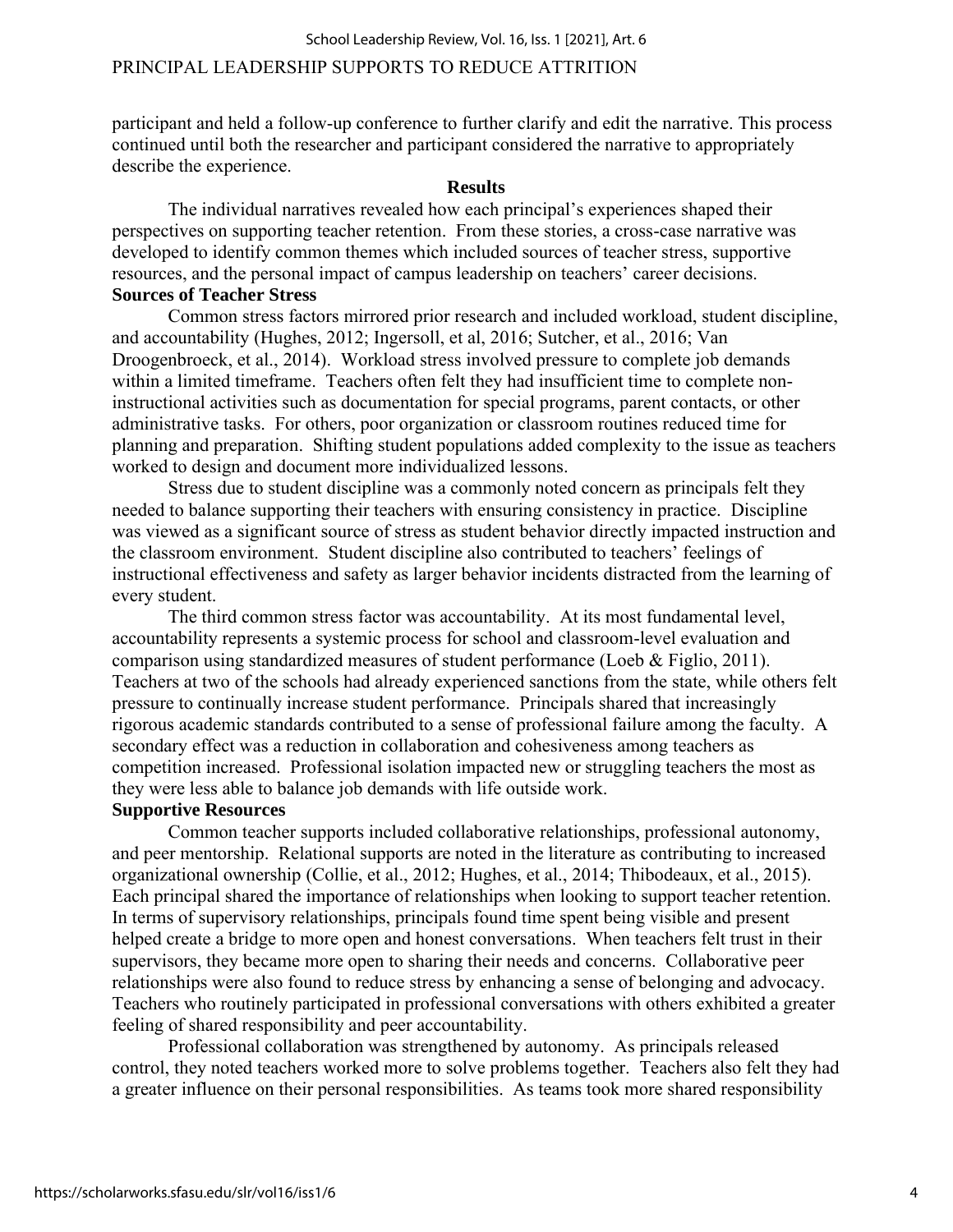for decision-making, newer faculty were woven in and able to learn important problem-solving skills. The principals observed that autonomy fostered positive feelings about the work and encouraged a willingness to seek out assistance to reduce stress.

Connecting struggling teachers with mentors was also shared as a common support. Whether an instructional coach, team lead, or grade-level peer, the principals mentioned layering in multiple mentors depending on individual needs. In addition to directly supporting the teacher, mentors provided valuable feedback to the principal about common supports teachers need. Additionally, empowering faculty to take a mentorship role created a pathway for further professional growth for more veteran staff.

# **Personal Impact**

Losing a teacher due to burnout represents a significant loss of time and resources that could be better spent focusing on growing teachers, fostering collaboration, and improving student outcomes (Hanushek, et al., 2016). Beyond the supportive resources principals provide to reduce teacher stress, they also nurture a larger culture of support and collaboration among their staff (Boyd, et al., 2011; Podolsky, et al., 2016; Walker & Slear, 2011). Each of the principals shared about the importance of modeling positivity to help foster collegial relationships. Some worked through motivational initiatives and shared values, while others worked on a more individual level by being present in each classroom. Celebrating successes and verbally appreciating the challenge of being a teacher were noted as having great impact. Similarly, being transparent when communicating initiatives and involving teachers in decisionmaking processes worked to build trust and ownership.

One activity principals felt was most effective was the development of systemic processes to streamline communication, provide resources, and manage time. Many of the systems worked to maximize time for instruction and planning by supporting discipline, resource management, and communication. Others focused on teacher collaboration including structures for learning communities, professional development, and shared planning. Principals shared a common belief that when teachers feel supported, they will stay.

# **Discussion of the Findings**

Keeping classrooms staffed with high quality teachers has been shown as one of the most significant school-level predictors for positive student outcomes (Hattie, 2003; Podolsky, et al., 2016). Even in times of crisis, research has shown that strong leadership characteristics still have a positive impact on teacher support (Leithwood, et al., 2020).

# **Guiding Beliefs**

The principals shared a set of guiding beliefs that shaped their perspectives on teacher job demands and resources. The first commonly held belief was that principal leadership plays an important role in promoting teacher efficacy and job satisfaction. Principals can have a notable impact on teacher attrition by providing resources that buffer job demands (Fernet, et al., 2012; Manna, 2015; Podolsky, et al., 2016). As a principal's leadership style becomes more collaborative, teachers gain a more positive perspective of their working environment (Fernet, et al., 2015; Shaw & Newton, 2014). These principals considered it important to act as advocates for their teachers.

A second commonly held belief was found in the general factors that principals considered as having the greatest impact on teacher stress. Job demands related to student discipline, workload, and accountability were noted to have the most significant influence. Principals shared that establishing systems for discipline played a direct role in how teachers viewed the work environment. Improved perceptions of school culture often coincide with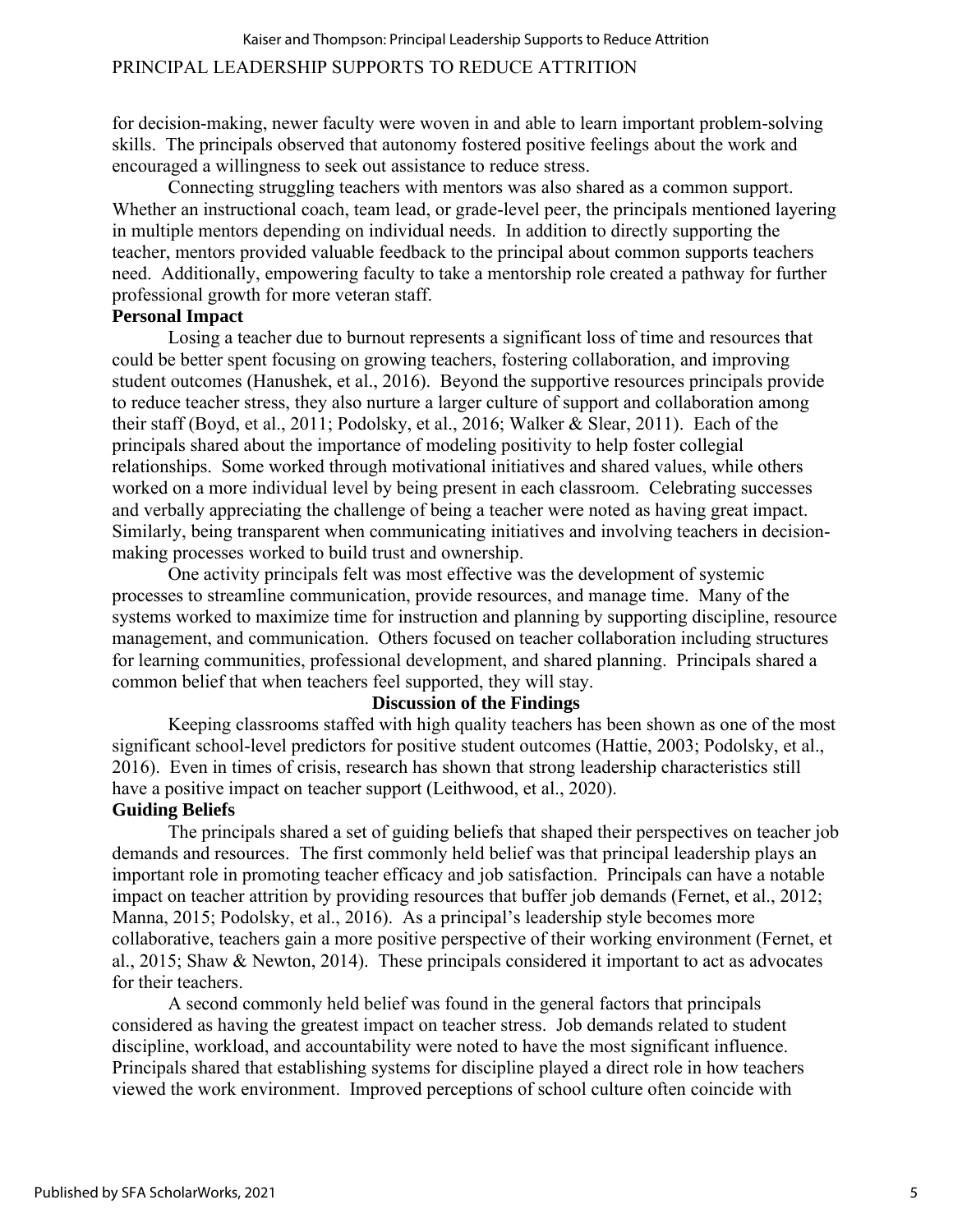#### School Leadership Review, Vol. 16, Iss. 1 [2021], Art. 6

#### PRINCIPAL LEADERSHIP SUPPORTS TO REDUCE ATTRITION

reduced levels of attrition (Boyd, et al., 2011; Ingersoll & May, 2012; Kraft, et al., 2016). Principals observed that teachers routinely felt they had insufficient time to meet the individual learning needs of every student. Levels of teacher stress often grow in line with feelings of inadequacy and fear of sanctions (Ryan, et al., 2017; Thibodeaux, et al., 2015). The principals also felt that accountability pressures impacted autonomy and collaboration (Ingersoll, et al., 2016; Van Droogenbroeck, et al., 2014).

The final commonly held belief was in the resources principals found most effective at buffering stress. Although teacher needs varied greatly based on proficiency, the principals found a layered approach worked best. Prior research has suggested that when ample supportive resources are available, the stressor effect of job demands is significantly reduced (Alarcon, 2011; Demerouti & Bakker, 2011; Skaalvik & Skaalvik, 2017; Van Droogenbroeck & Spruyt, 2016). The principals focused on resources such as mentors or instructional partnerships that nurtured professional mastery, autonomy, and collegiality to enhance feelings of ownership and belonging. When principals foster these processes, teachers experience reduced levels of burnout and increase feelings of job satisfaction (McCarthy, et al., 2014).

# **Relational Experiences**

Relationships stood at the center of the principals' perspectives. Positive peer relationships can improve job satisfaction and reduce stress by reducing the emotional drain of job demands (Van Droogenbroeck, et al., 2014). Beyond forming personal relationships with their staff, the principals developed systems by which teachers could collaborate and interact in meaningful ways. Whether through formal team meetings or more informal campus culture, the principals understood the importance of developing an internal network of support where peers were able mitigate stress by sharing emotional or physical workload burden.

Research by Skaalvik and Skaalvik (2011) suggested that when administrators pay attention to teachers' sense of belonging, they can mediate leaving decisions. These relationships allow teachers and administrators to learn from each other, gain interdependence, and hold each other mutually accountable for shared decisions (Beltman, et al., 2011; Johnson, et al., 2012). In this way, the principals were creating a circle of care where developing relationships became a shared responsibility.

#### **Implications for Practice**

The principals in the present study had systems in place for identifying both individual and school-level teacher stress factors. Using relationships as a foundation, these principals developed formal and informal feedback loops to enhance communication and better understand the needs of their campus. An important implication for principals and practitioners is the need for self-reflection and possible changes in practice related to teacher support. Prior research has shared the positive impact principals can have on teacher stress and burnout when implementing intentional supports (Boyd, et al., 2011; Walker & Slear, 2011). In addition, studies have explored the factors that have the greatest buffering effect on job demands (Fernet, et al., 2012; Hughes, 2012; Sass, et al., 2011). Even with this knowledge, teacher attrition remains a significant issue. This would suggest that leadership practices are inconsistent.

The principals shared their reflective practices for gaining feedback from their staff using multiple channels to gain a fuller picture of specific resource needs. Without intentional feedback loops in place, principals may hold a less accurate view of how their leadership affects their staff (Jacobsen & Andersen, 2015; Urick & Bowers, 2014). Positive change on teacher attrition should begin on the campus level with principals making an intentional effort to provide adequate and appropriate resources to reduce the stressor effect of job demands specific to their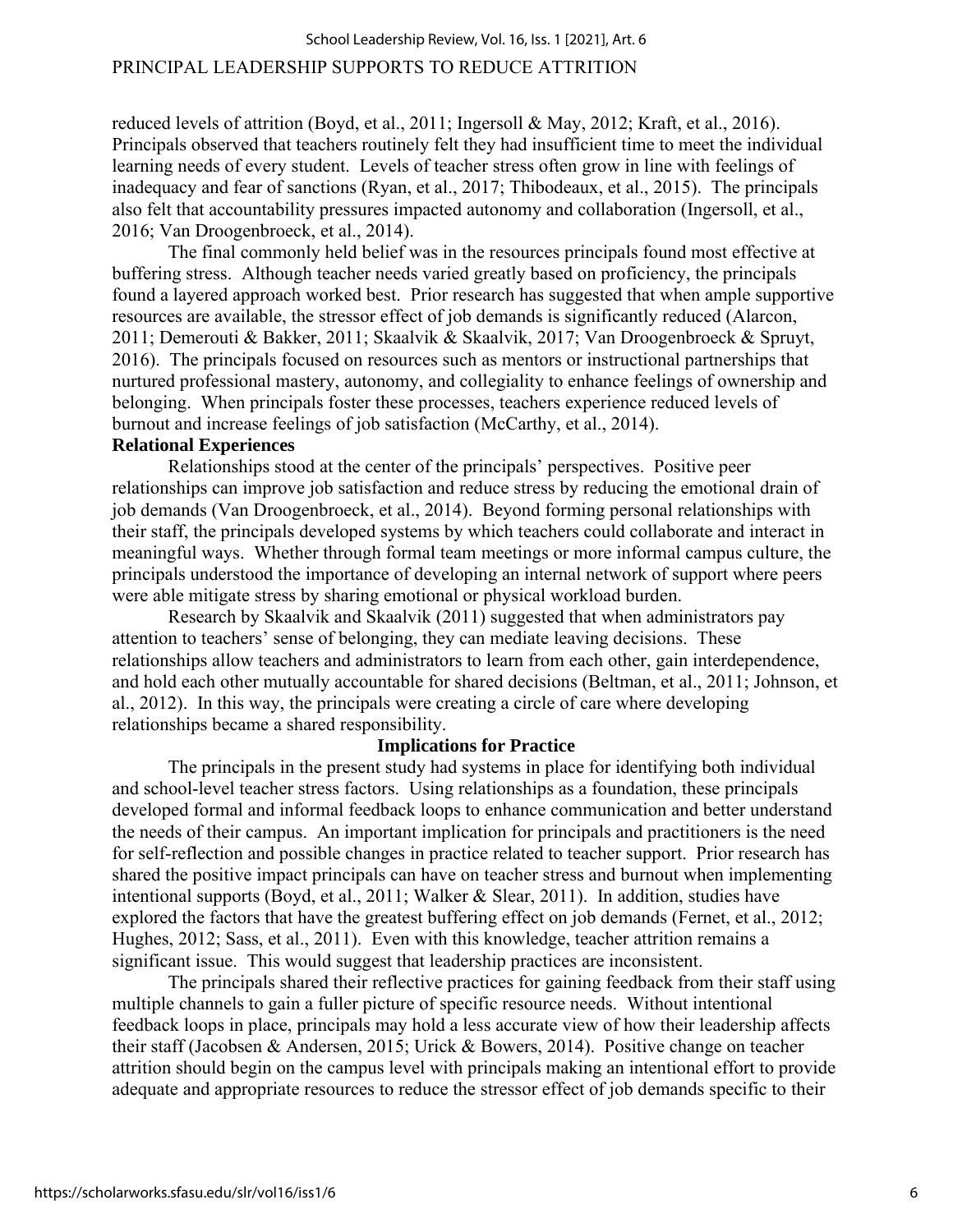# PRINCIPAL LEADERSHIP SUPPORTS TO REDUCE ATTRITION Kaiser and Thompson: Principal Leadership Supports to Reduce Attrition

schools. It may be of benefit to consider the adaptation of principal preparation and certification programs to include a greater emphasis on the relational aspect of teacher recruiting and retention. The perspectives shared by principals in this study were learned in the field rather than through a course of study. While this learning process provided a positive outcome for these principals, average rates of attrition across the country suggest not all campus leaders have had similar opportunities or experiences.

#### **Conclusions**

The findings of this study built upon prior research that examined how campus principals impact teacher attrition through supportive resources that buffer the stressor effect of job demands. As Leithwood, et al., (2020) note effective school leaders foster a positive work environment focused on professional growth and support. Future research may consider both teacher and administrator perspectives to provide a richer view of how principals provide buffering resources to reduce teacher stress. One benefit of a combined approach may be to identify areas where principal and teacher perspectives do not align to examine where this breakdown occurs. As each participant shared their experiences, challenges, beliefs, and celebrations, a common story was revealed that echoed similar findings in the literature: teachers stay when they feel their principal listens, allows them professional freedom, and provides needed support.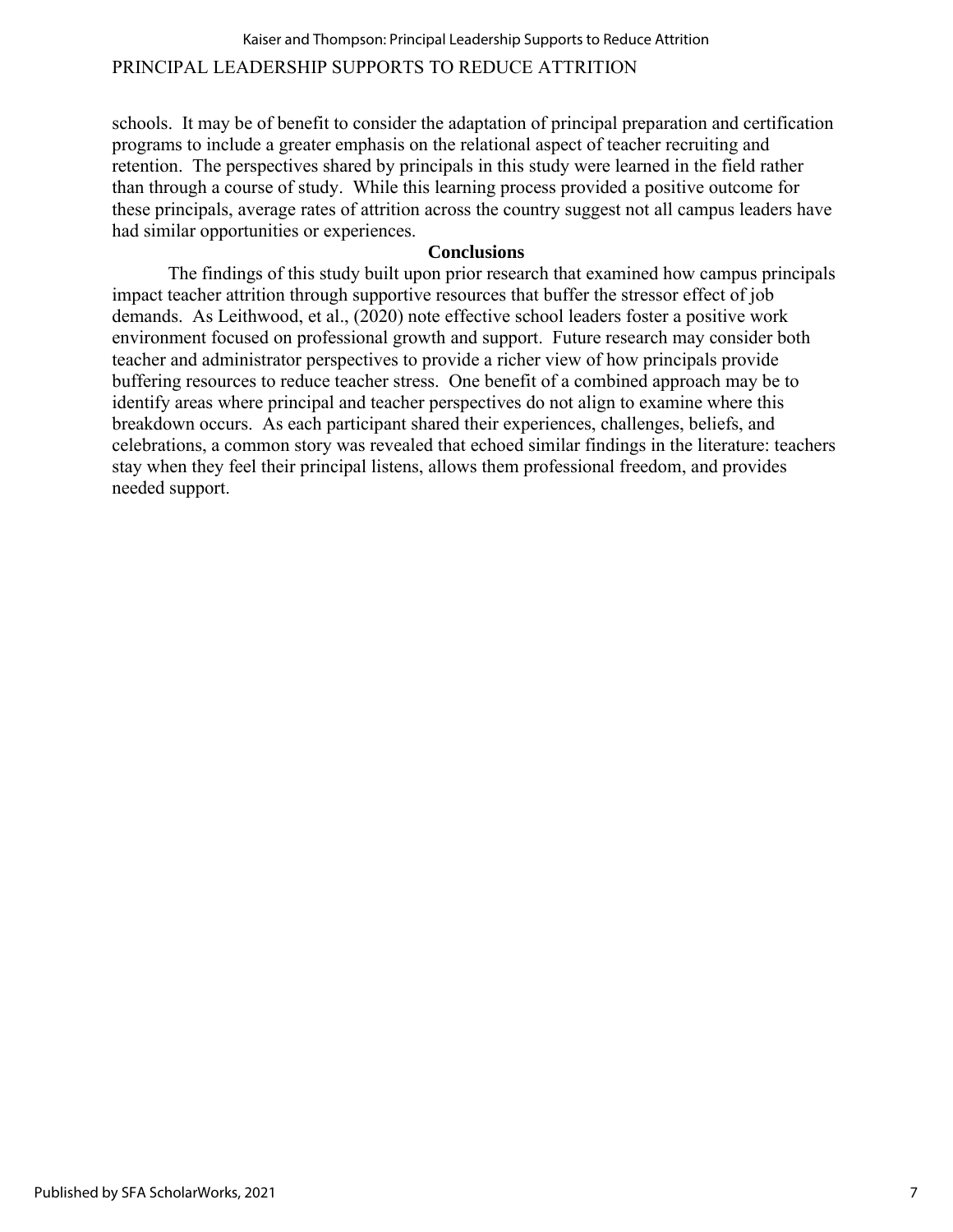School Leadership Review, Vol. 16, Iss. 1 [2021], Art. 6

# PRINCIPAL LEADERSHIP SUPPORTS TO REDUCE ATTRITION

#### **References**

- Alarcon, G. M. (2011). A meta-analysis of burnout with job demands, resources, and attitudes. *Journal of Vocational Behavior, 79*(2), 562; 549-562. https://doi.org/10.1016/ j.jvb.2011.03.007
- Anderson, C., & Kirkpatrick, S. (2016). Narrative interviewing. *International Journal of Clinical Pharmacy, 38*(3), 631-634. https://doi.org/10.1007/s11096-015-0222-0
- Beltman, S., Mansfield, C., & Price, A. (2011). Thriving not just surviving: A review of research on teacher resilience. *Educational Research Review, 6*(3), 185-207. https://doi.org/10.1016/j.edurev.2011.09.001
- Boyd, D., Grossman, P., Ing, M., Lankford, H., Loeb, S., & Wyckoff, J. (2011). The influence of school administrators on teacher retention decisions. *American Educational Research Journal, 48*(2), 303-333. https://doi.org/10.3102/0002831210380788
- Burkhauser, S. (2017). How much do school principals matter when it comes to teacher working conditions? *Educational Evaluation and Policy Analysis, 39*(1), 126-145. https://doi.org/10.3102/0162373716668028
- Carver-Thomas, D., & Darling-Hammond, L. (2017). *Teacher turnover: Why it matters and what we can do about it*. Retrieved from Learning Policy Institute website: https://learningpolicyinstitute.org/product/teacher-turnover
- Collie, R. J., Shapka, J. D., & Perry, N. E. (2012). School climate and social–emotional learning: Predicting teacher stress, job satisfaction, and teaching efficacy. *Journal of Educational Psychology, 104*(4), 1189-1204. https://doi.org/10.1037/a0029356
- Crawford, E. R., LePine, J. A., & Rich, B. L. (2010). Linking job demands and resources to employee engagement and burnout: A theoretical extension and meta-analytic test. *Journal of Applied Psychology, 95*(5), 834-848. https://doi.org/10.1037/a0019364
- Cohen, S., & Wills, T. A. (1985). Stress, social support, and the buffering hypothesis. *Psychological Bulletin, 98*(2), 310-357. https://doi.org/10.1037/0033-2909.98.2.310
- Demerouti, E., & Bakker, A. B. (2011). The job Demands–Resources model: Challenges for future research. *SA Journal of Industrial Psychology, 37*(2), 1-9. https://doi.org/10.4102/sajip.v37i2.974
- Fernet, C., Guay, F., Senécal, C., & Austin, S. (2012). Predicting intraindividual changes in teacher burnout: The role of perceived school environment and motivational factors. *Teaching and Teacher Education, 28*(4), 514-525. https://doi.org/10.1016/ j.tate.2011.11.013
- Fernet, C., Trépanier, S., Austin, S., Gagné, M., & Forest, J. (2015). Transformational leadership and optimal functioning at work: On the mediating role of employees' perceived job characteristics and motivation. *Work & Stress, 29*(1), 11-31. https://doi.org/10.1080/02678373.2014.1003998
- Fisher, M. H. (2011). Factors Influencing Stress, Burnout, and Retention of Secondary Teachers. *Current Issues in Education, 14*(1). https://eric.ed.gov/?id=EJ938961
- Goff, P. T., Goldring, E., & Bickman, L. (2014). Predicting the gap: Perceptual congruence between American principals and their teachers' ratings of leadership effectiveness. *Educational Assessment, Evaluation and Accountability, 26*(4), 333-359. https://doi.org/10.1007/s11092-014-9202-5
- Hakanen, J. J., Bakker, A. B., & Schaufeli, W. B. (2006). Burnout and work engagement among teachers. *Journal of School Psychology, 43*(6), 495-513. https://doi.org/10.1016/ j.jsp.2005.11.001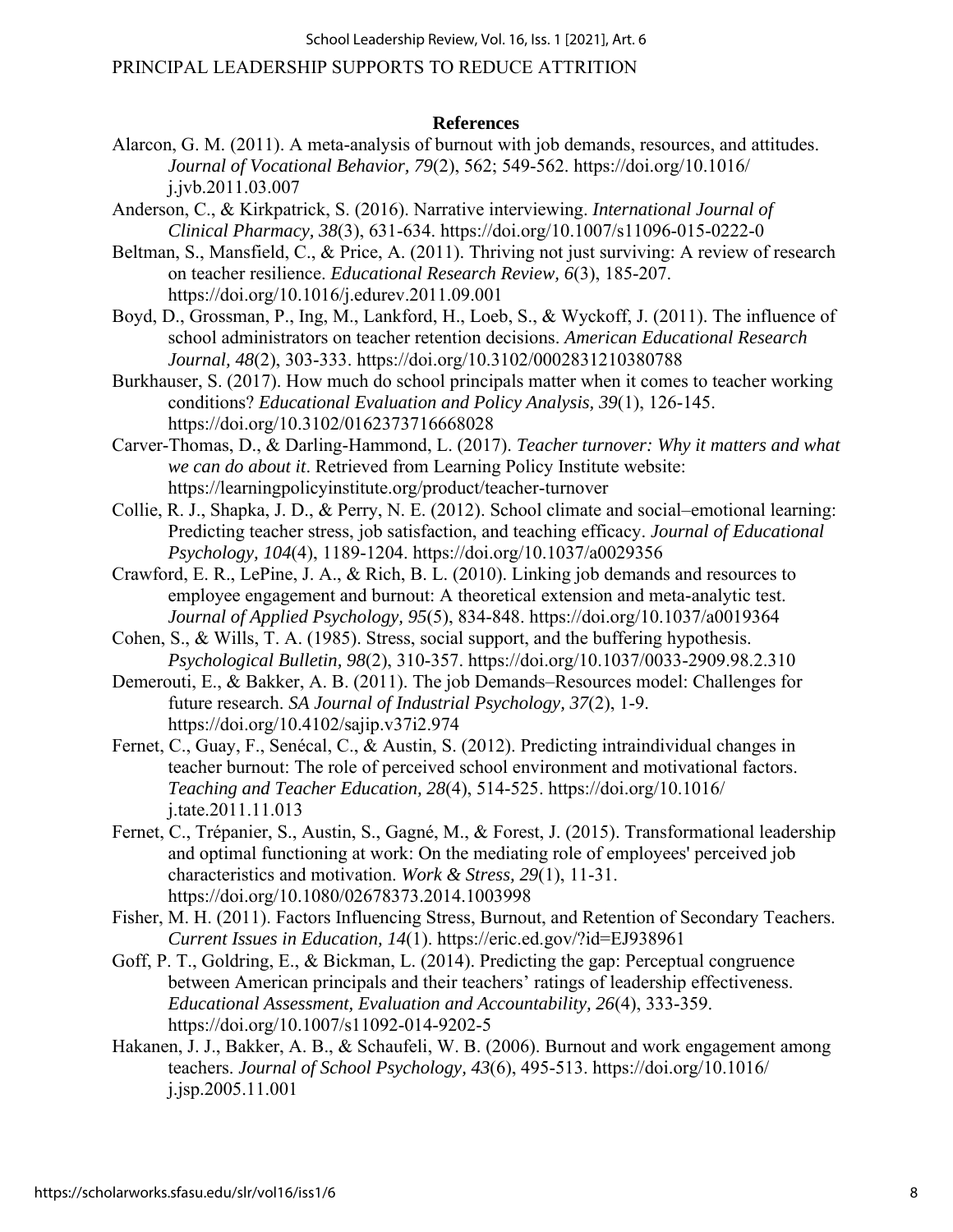- Hammonds, T. (2017). High teacher turnover: Strategies school leaders implement to retain teachers in urban elementary schools. *National Teacher Education Journal, 10*(2), 63-72. https://ntejournal.com/
- Handford, V., & Leithwood, K. (2013). Why teachers trust school leaders. *Journal of Educational Administration, 51*(2), 194-212. https://doi.org/10.1108/ 09578231311304706
- Hanushek, E. A., Rivkin, S. G., & Schiman, J. C. (2016). Dynamic effects of teacher turnover on the quality of instruction. *Economics of Education Review, 55*, 132-148. https://doi.org/10.1016/j.econedurev.2016.08.004
- Hattie, J. (2003). *Teachers make a difference: What is the research evidence.* Paper presented at Australian Council for Educational Research, Melbourne, Australia. http://research.acer.edu.au/research\_conference\_2003/4/
- Holme, J. J., Jabbar, H., Germain, E., & Dinning, J. (2018). Rethinking teacher turnover: Longitudinal measures of instability in schools. *Educational Researcher, 47*(1), 62-75. https://doi.org/10.3102/0013189X17735813
- House, J. S. (1981). *Work stress and social support.* Addison Wesley Publishing Company.
- Hughes, A. L., Matt, J. J., & O'Reilly, F. L. (2014). Principal support is imperative to the retention of teachers in hard-to-staff schools. *Journal of Education and Training Studies, 3*(1), 129-134. https://doi.org/10.11114/jets.v3i1.622
- Hughes, G. D. (2012). Teacher retention: Teacher characteristics, school characteristics, organizational characteristics, and teacher efficacy. *The Journal of Educational Research, 105*(4), 245-255. https://doi.org/10.1080/00220671.2011.584922
- Ingersoll, R., Merrill, L., & May, H. (2016). Do accountability policies push teachers out? *Educational Leadership, 73*(8) 44-49. http://www.ascd.org/publications/ educational-leadership/may16/vol73/num08/Do-Accountability-Policies-Push-Teachers-Out%C2%A2.aspx
- Ingersoll, R. M., & May, H. (2012). The magnitude, destinations, and determinants of mathematics and science teacher turnover. *Educational Evaluation and Policy Analysis, 34*(4), 435-464. https://doi.org/10.3102/0162373712454326
- Jacobsen, C. B., & Andersen, L. B. (2015). Is leadership in the eye of the beholder? A study of intended and perceived leadership practices and organizational performance. *Public Administration Review, 75*(6), 829-841. https://doi.org/10.1111/puar.12380
- Johnson, S. M., Kraft, M. A., & Papay, J. P. (2012). How context matters in high-need schools: The effects of teachers' working conditions on their professional satisfaction and their students' achievement. *Teachers College Record, 114*(10), 1-39. http://www.tcrecord.org/content.asp?contentid=16685
- Josselson, R. (2013). *Interviewing for qualitative inquiry: A relational approach.* New York: Guilford.
- Kraft, M. A., Marinell, W. H., & Shen-Wei Yee, D. (2016). School organizational contexts, teacher turnover, and student achievement: Evidence from panel data. *American Educational Research Journal, 53*(5), 1411-1449. https://doi.org/10.3102/ 0002831216667478
- Lambersky, J. (2016). Understanding the human side of school leadership: Principals' impact on teachers' morale, self-efficacy, stress, and commitment. *Leadership and Policy in Schools, 15*(4), 379-405. https://doi.org/10.1080/15700763.2016.1181188
- Lambert, R. G., McCarthy, C., O'Donnell, M., & Wang, C. (2009). Measuring elementary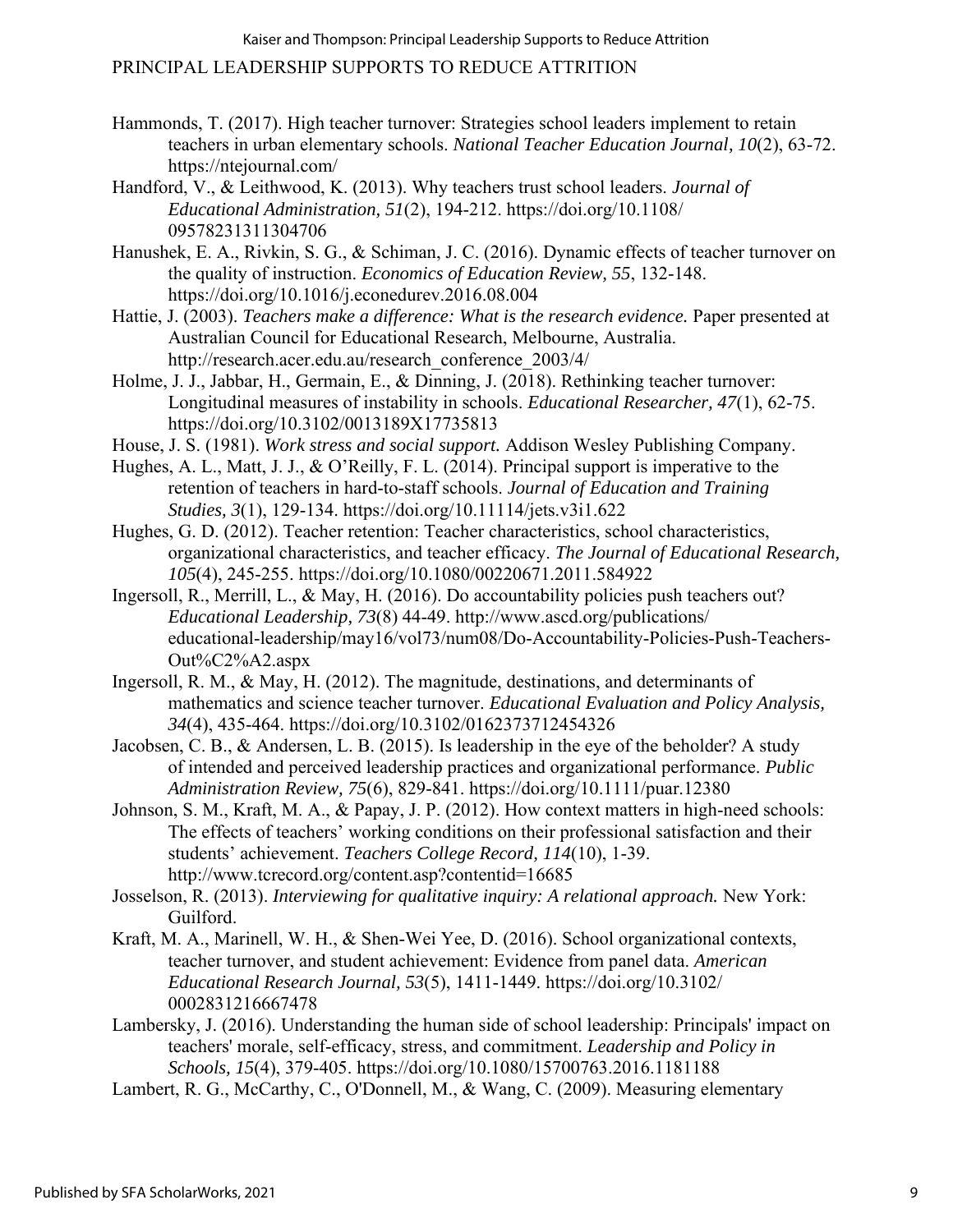teacher stress and coping in the classroom: Validity evidence for the classroom appraisal of resources and demands. *Psychology in the Schools, 46*(10), 973-988. https://doi.org/10.1002/pits.20438

Lazarus, R. S., & Folkman, S. (1984). *Stress, appraisal, and coping.* New York, NY: Springer.

- Lee, A. N., & Nie, Y. (2014). Understanding teacher empowerment: Teachers' perceptions of principal's and immediate supervisor's empowering behaviours, psychological empowerment and work-related outcomes. *Teaching and Teacher Education, 41*, 67-79. https://doi.org/10.1016/j.tate.2014.03.006
- Leithwood, K., Harris, A., & Hopkins, D. (2020). Seven strong claims about successful school leadership revisited. *School Leadership & Management*, 40(1), 5-22. https://doi.org/10.1080/13632434.2019.1596077
- Loeb, S., & Figlio, D. (2011). School accountability. In E. A. Hanushek, S. Machin, & L. Woessmann (Eds.), *Handbook of the Economics of Education, Vol. 3* (pp. 383-423). North Holland.
- Manna, P. (2015). *Developing excellent school principals to advance teaching and learning: Considerations for state policy*. Retrieved from The Wallace Foundation website: https://www.wallacefoundation.org/knowledge-center/pages/developing-excellentschool-principals.aspx
- McCarthy, C. J., Lambert, R. G., Crowe, E. W., & McCarthy, C. J. (2010). Coping, stress, and job satisfaction as predictors of advanced placement statistics teachers' intention to leave the field. *NASSP Bulletin, 94*(4), 306-326. https://doi.org/10.1177/0192636511403262
- McCarthy, C. J., Lambert, R. G., & Reiser, J. (2014). Vocational concerns of elementary teachers: Stress, job satisfaction, and occupational commitment. *Journal of Employment Counseling, 51*(2), 59-74. https://doi.org/10.1002/j.2161-1920.2014.00042.x
- McCormick, J., & Barnett, K. (2011). Teachers' attributions for stress and their relationships with burnout. *International Journal of Educational Management, 25*(3), 278-293. https://doi.org/10.1108/09513541111120114
- O'Brennan, L., Pas, E., & Bradshaw, C. (2017). Multilevel examination of burnout among high school staff: Importance of staff and school factors. *School Psychology Review, 46*(2), 165-176. https://doi.org/10.17105/SPR-2015-0019.V46-2
- Podolsky, A., Kini, T., Bishop, J., & Darling-Hammond, L. (2016). *Solving the Teacher Shortage: How to Attract and Retain Excellent Educators.* Palo Alto, CA: Learning Policy Institute. https://learningpolicyinstitute.org/product/solving-teacher-shortage
- Price, H. E. (2012). Principal–Teacher interactions: How affective relationships shape principal and teacher attitudes. *Educational Administration Quarterly, 48*(1), 39-85. https://doi.org/10.1177/0013161X11417126
- Ronfeldt, M., Loeb, S., & Wyckoff, J. (2013). How teacher turnover harms student achievement. *American Educational Research Journal, 50*(1), 4-36. https://doi.org/10.3102/ 0002831212463813
- Rumschlag, K. E. (2017). Teacher burnout: A quantitative analysis of emotional exhaustion, personal accomplishment, and depersonalization. *International Management Review, 13*(1), 22-36. https://pdfs.semanticscholar.org/aa58/ 0caa8ad6596b82a21698a96786ccfbeb2671.pdf
- Ryan, S. V., von der Embse, N. P., Pendergast, L. L., Saeki, E., Segool, N., & Schwing, S.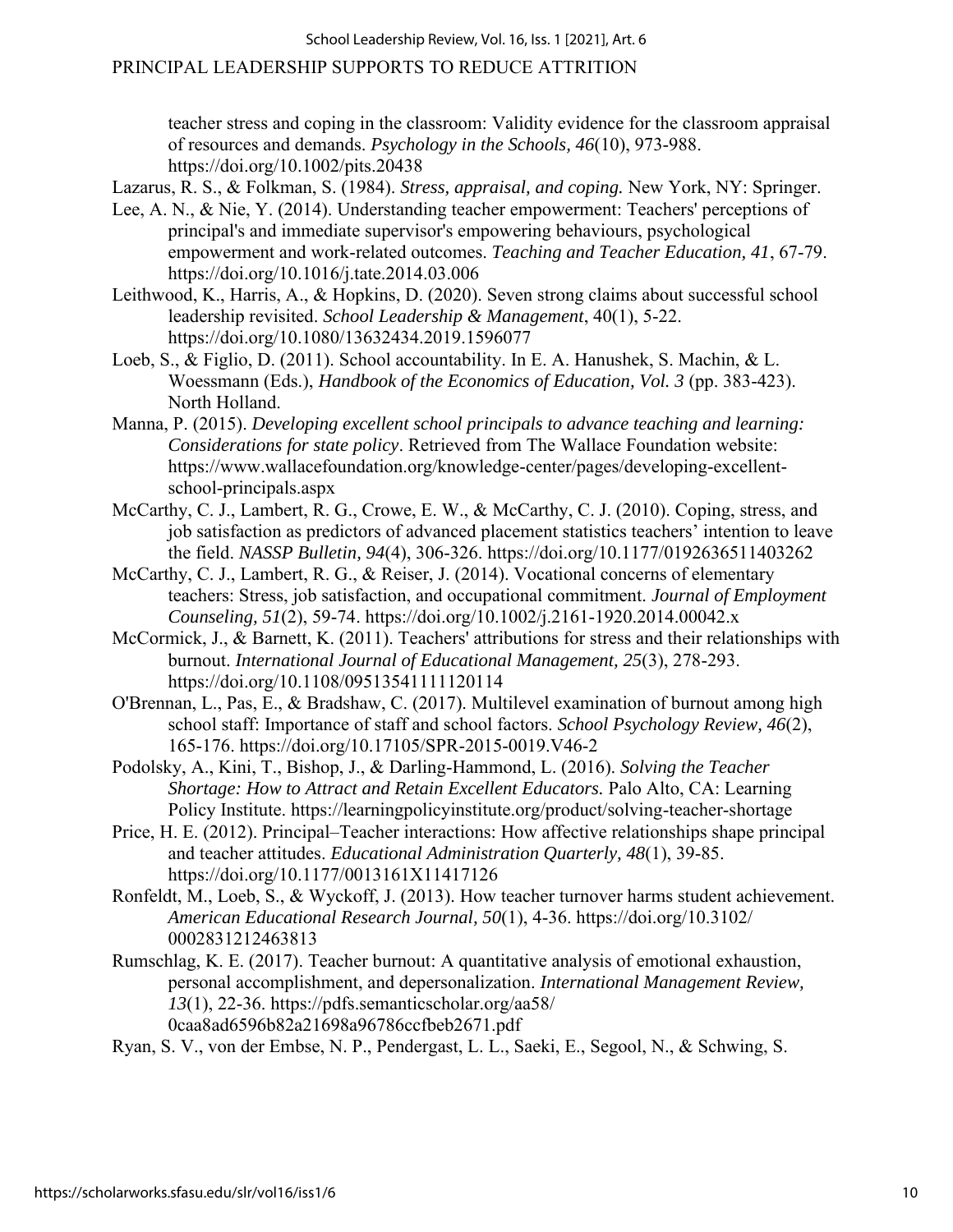(2017). Leaving the teaching profession: The role of teacher stress and educational accountability policies on turnover intent. *Teaching and Teacher Education, 66*, 1-11. https://doi.org/10.1016/j.tate.2017.03.016

- Salas, M. J. (2020). The COVID-19 Crisis is a trauma pandemic in the making. Psych Central. https://psychcentral.com/blog/the-covid-19-crisis-is-a-trauma-pandemic-in-the-making/
- Sass, D. A., Seal, A. K., & Martin, N. K. (2011). Predicting teacher retention using stress and support variables. *Journal of Educational Administration, 49*(2), 200-215. https://doi.org/10.1108/09578231111116734
- Shaw, J., & Newton, J. (2014). Teacher retention and satisfaction with a servant leader as principal. Education, 135(1), 101. https://www.ingentaconnect.com/content/prin/ ed/2014/00000135/00000001/art00011
- Skaalvik, S., & Skaalvik, E. M. (2011). Teacher job satisfaction and motivation to leave the teaching profession: Relations with school context, feeling of belonging, and emotional exhaustion. *Teaching and Teacher Education, 27*(6), 1029-1038. https://doi.org/10.1016/j.tate.2011.04.001
- Skaalvik, E. M., & Skaalvik, S. (2017). Still motivated to teach? A study of school context variables, stress and job satisfaction among teachers in senior high school. *Social Psychology of Education, 20*(1), 15-37. https://doi.org/10.1007/s11218-016-9363-9
- Sutcher, L., Darling-Hammond, L., & Carver-Thomas, D. (2016). *A coming crisis in teaching? Teacher supply, demand, and shortages in the U.S..* Palo Alto, CA: Learning Policy Institute. https://learningpolicyinstitute.org/product/coming-crisis-teaching
- Thibodeaux, A. K., Labat, M. B., Lee, D. E., & Labat, C. A. (2015). The effects of leadership and high-stakes testing on teacher retention. *Academy of Educational Leadership Journal, 19*(1), 227. https://search-proquest-com.proxy.tamuc.edu/docview/ 1693219089?pq-origsite=summon
- Tickle, B. R., Chang, M., & Kim, S. (2011). Administrative support and its mediating effect on US public school teachers. *Teaching and Teacher Education, 27*(2), 342-349. https://doi.org/10.1016/j.tate.2010.09.002
- Tschannen-Moran, M., & Gareis, C. R. (2015). Faculty trust in the principal: An essential ingredient in high-performing schools. *Journal of Educational Administration, 53*(1), 66- 92. https://doi.org/10.1108/JEA-02-2014-0024
- UNESCO. (2020, March 10). Adverse consequences of school closures. https://en.unesco.org/covid19/educationresponse/consequences
- Urick, A. (2016). The influence of typologies of school leaders on teacher retention. *Journal of Educational Administration, 54*(4), 434-468. https://doi.org/10.1108/JEA-08-2014-0090
- Urick, A., & Bowers, A. J. (2014). What are the different types of principals across the United States? A latent class analysis of principal perception of leadership. *Educational Administration Quarterly, 50*(1), 96-134. https://doi.org/10.1177/0013161X13489019
- Van Droogenbroeck, F., & Spruyt, B. (2016). I ain't gonna make it. Comparing job demandsresources and attrition intention between senior teachers and senior employees of six other occupational categories in Flanders. *International Journal of Aging & Human Development, 83*(2), 128. https://doi.org/10.1177/0091415016647729
- Van Droogenbroeck, F., Spruyt, B., & Vanroelen, C. (2014). Burnout among senior teachers: Investigating the role of workload and interpersonal relationships at work. *Teaching and Teacher Education, 43*, 99-109. Https://doi.org/10.1016/j.tate.2014.07.005
- Walker, J., & Slear, S. (2011). The impact of principal leadership behaviors on the efficacy of